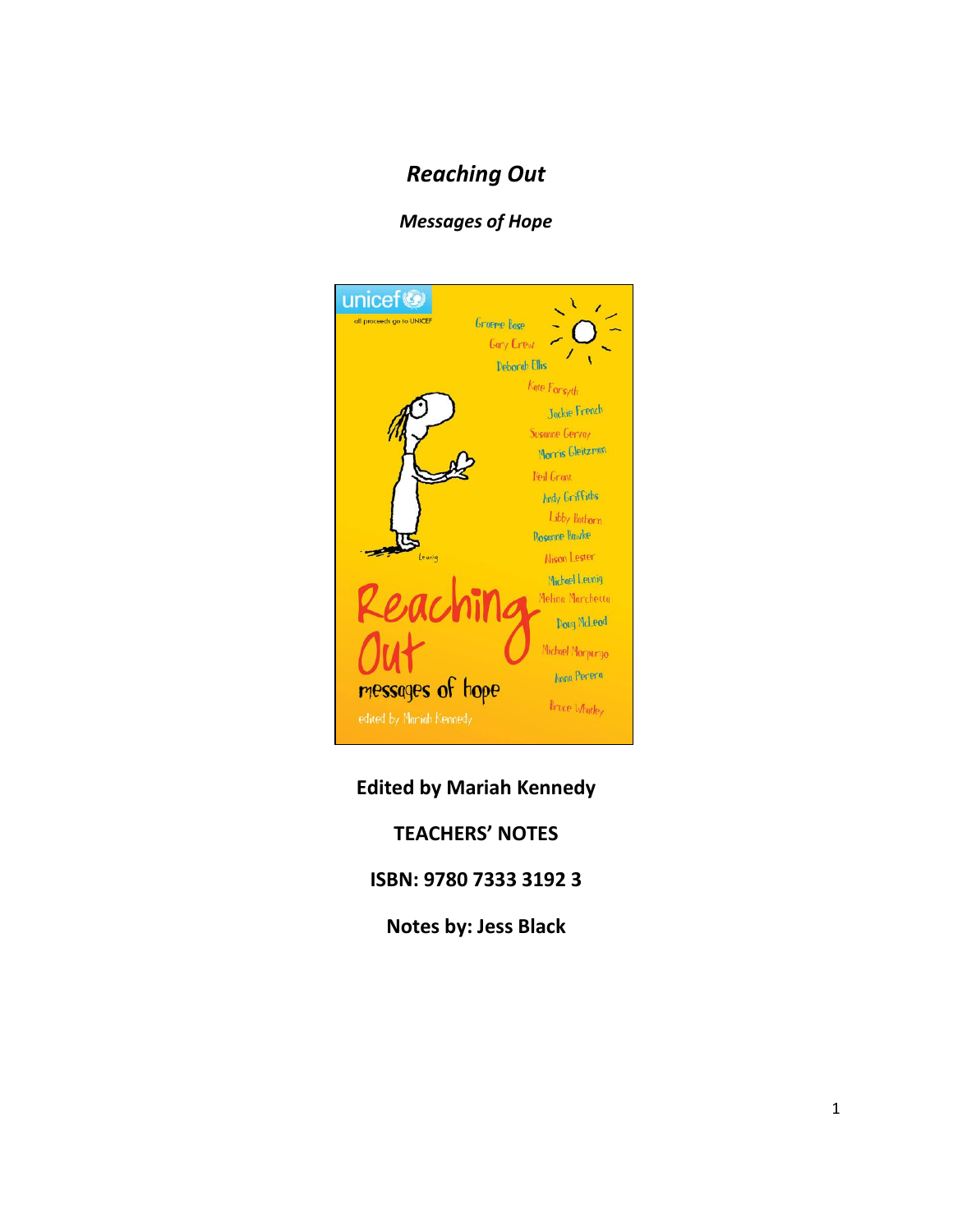#### **Contents**

- **Introduction**
- **About the Editor**
- **Editor inspiration**
- **Study notes on curriculum topics and themes:**
- **a) Curriculum Topics:**

*Reaching Out* can be used for students ages 12 and above for a variety of objectives and subjects. Due to the massive variety and scope of the material, we have concentrated on the following elements only:

- Texts in Context
- Responding to literature
- Language for interaction, interpreting, analysing and evaluating
- Visual Literacy
- Creating texts
- Text Structure and Organisation

#### **b) Themes:**

- **•** Social Justice
- Setting
- Power and Function of Story
- The Notion of Place and Belonging
- Journey
- Identity
- Hope and Faith
- **Questions for reading and discussion**
- **About the author of the notes**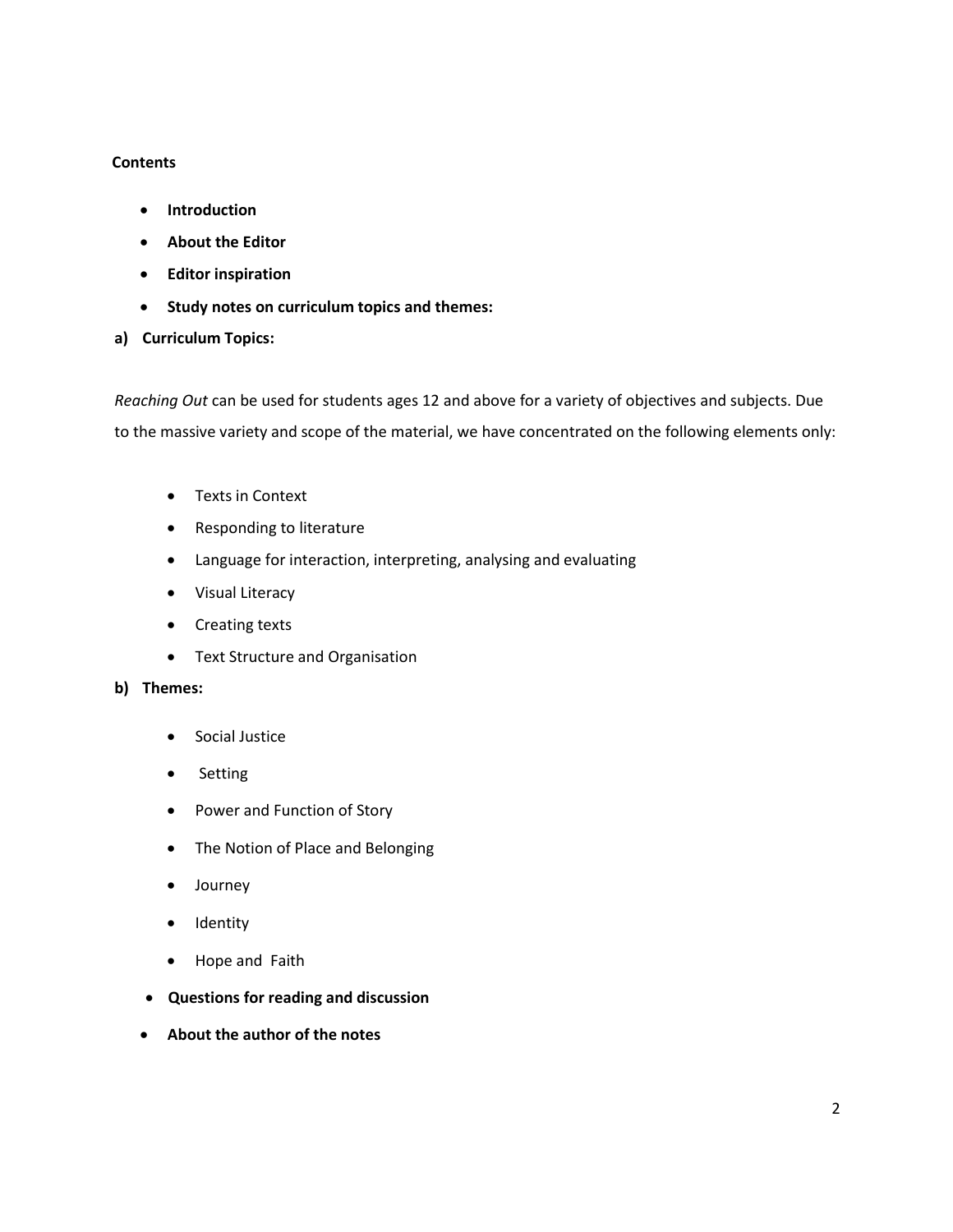## **Introduction**

'My generation is often criticized for our selfish and wasteful ways. We are always told that we are out of touch with the world, spending too much time on things that don't matter. What most people don't realise is that we do care and want to make a difference. We just don't know how. Re*aching Out* is an anthology aimed at children ages 12 and above. Authors, illustrators and advocated from around the world have come together to create a book for children with a focus on the major issues within our world today – particularly poverty and war.

The aim of *Reaching Out* is to interest and educate the youth of today, who will grow to be the leaders of tomorrow, about these crucial global issues in the hope that they will become passionate about making a difference. In uniting some of the most influential figures in children's literature and child rights of today to promote such a cause, young people will be encouraged to discuss and think about these issues.'

#### **Mariah Kennedy**

As the UNICEF Australia Young Ambassador, Mariah created *Reaching Out* as a fundraising project and all royalties will be donated to UNICEF. Exploring the theme of social justice, this heart-felt and inspiring book contains stories, poems and illustrations that have been donated by some of the most world's most renowned and respected authors and illustrators, including Graeme Base, Jackie French, Michael Leunig, Bruce Whatley, Michael Morpurgo, Andy Griffiths, Anna Perera, Libby Gleeson, Melina Marchetta, Alison Lester, Morris Gleitzman and many more.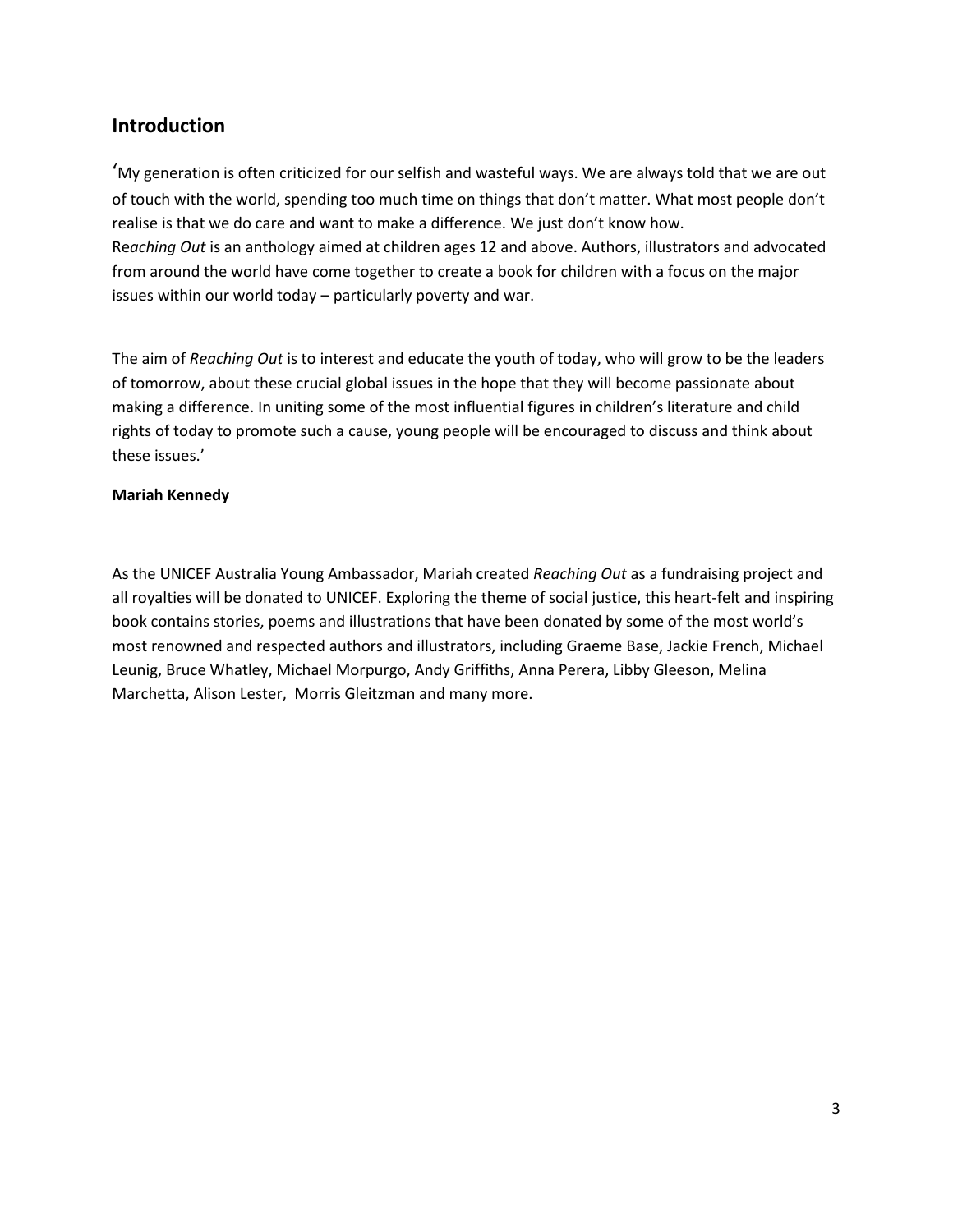## **About the Editor**

Mariah Kennedy is a 16-year-old schoolgirl from Geelong, Victoria. She grew up on a small farm alongside three brothers, a sister, several dogs and her pet goat. Aged 11, Mariah attended an international children's convention in Japan, which sparked a passion for social justice and youth advocacy, inspiring her to raise over \$20 000 for various causes and run several youth advocacy groups. Mariah is currently a Young Ambassador for UNICEF Australia and loves playing sport, public speaking, drama, animals and playing guitar. In the future she hopes to study medicine or law and use her work to help break the cycle of poverty around the world.

You can learn more about Mariah in the following places:

<https://twitter.com/mariahgkennedy>

http://www.everydayhero.com.au/hero\_pages/view\_posts/mariah\_kennedy\_3

## **Editor's Inspiration:**

Mariah writes:

'I have been interested in social justice and the power of youth to create change for a long time. I found it frustrating how little information was available to young people to explain these issues in an interesting, kid-friendly and accurate way.

The first step in making a difference lies in identifying the problems and then thinking about how you can change them.

I'd always been looking for ways to help young people to have access to this information, so that they could become aware of and engaged in these issues, and maybe find a passion in it, like I did.

While at boarding school one night, I had a look around me at what people were reading. Everybody in my dormitory was engrossed in a book, oblivious to the world around them. The style of book and author differed from each student, but the significance of the process was the same for all of us.

This little moment of reflection brought me the idea. What if I were to use literature to transport its readers into different worlds, to harness the ways books can appeal to kids? What if I were to write to a few of the authors who so inspired my peers, who in turn would write about the issues which are truly important in this world? What if such a collection were to, not only interest and move youth, but show them the reality of the issues heard in news? What if they could have a face to the statistics or a personality to the issues in political arguments?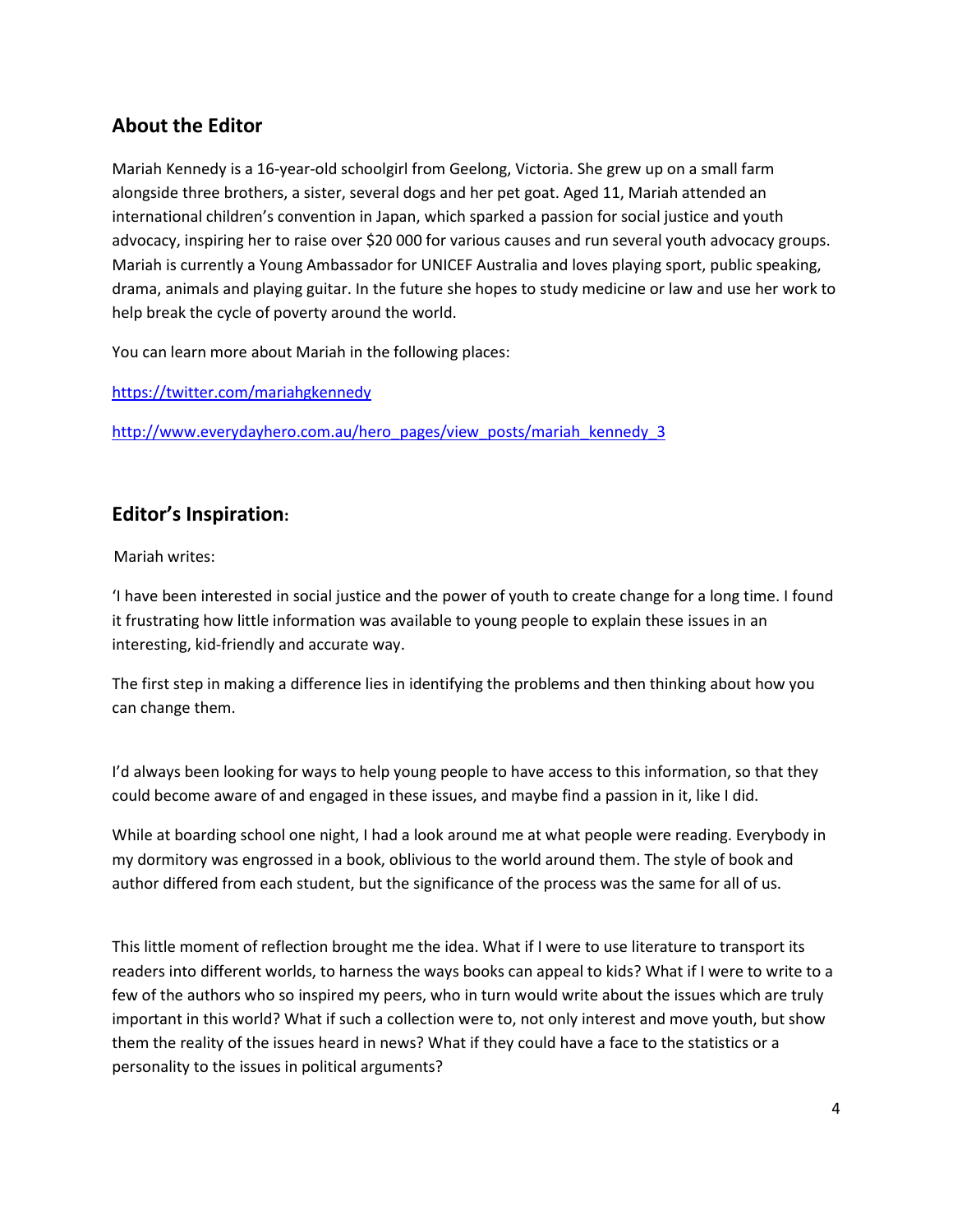What if, by bringing together some of the most influential children's authors and illustrators, we were able to invoke real and positive change in the minds of young people – and thus in the world? And so, the idea behind *Reaching Out* was formed.'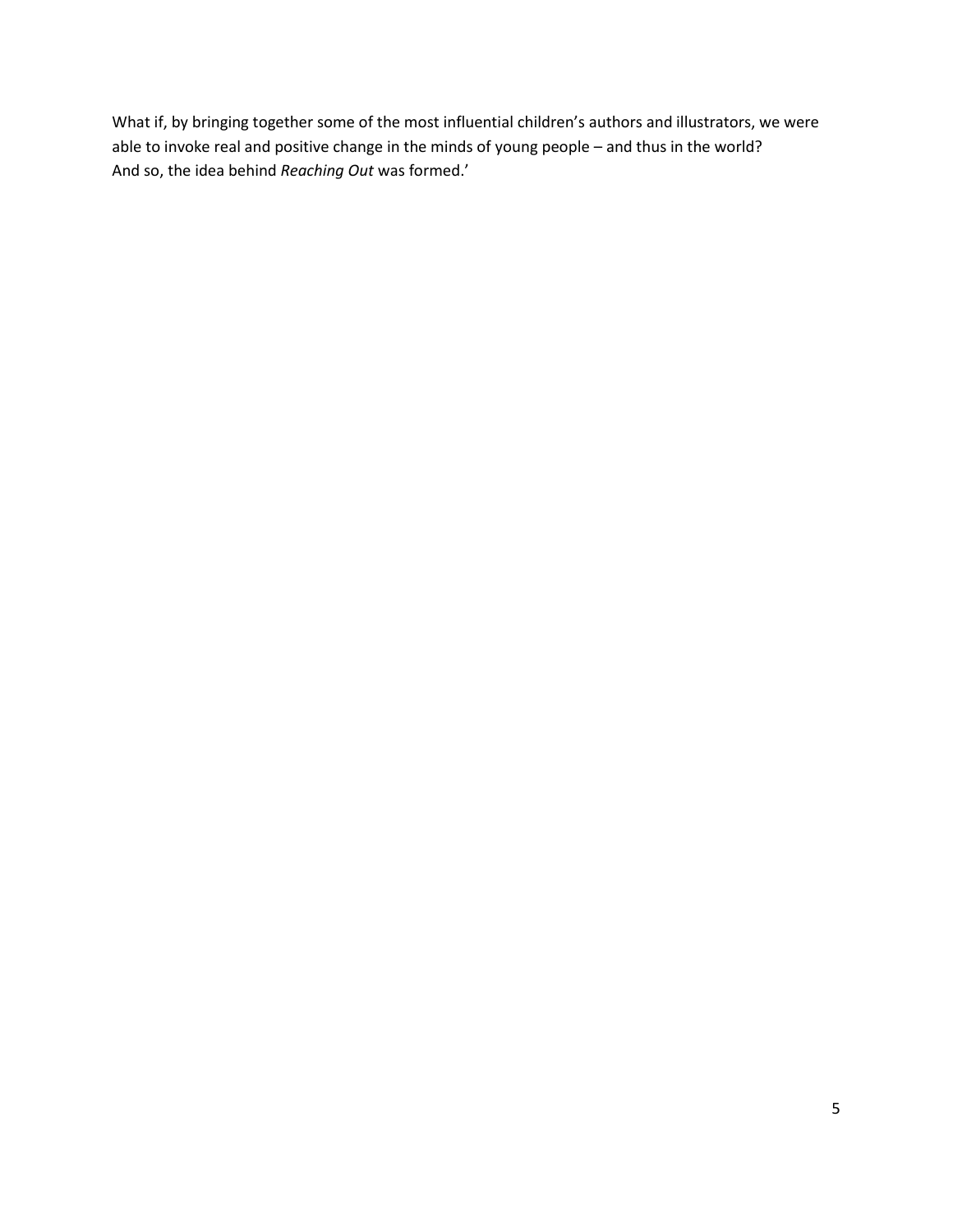## **Study notes on themes and curriculum topics**

### **Texts in Context**

#### **First Impressions**

- This compilation of stories, poems and illustrations is a deeply personal collection. What about the front cover conveys this message to you?
- As an organisation UNICEF, has many arms to it.

**Activity:** In small groups research each arm of UNICEF - Education, Child Protection, Child Development and Survival, HIV/AIDS, Water and Sanitation, Emergency Response, Sport for Development and Governance and Policy. Report back to the class. (you can go to <http://www.unicef.org.au/About-Us.aspx> for a good starting point)

 Explain the title of the novel, *Reaching Out: Messages of Hope*. Give several possible interpretations.

#### **Making a Difference**

 Mariah Kennedy compiled this collection and has donated all proceeds from the book to UNICEF. Her tireless dedication to the work of UNICEF is impressive, as is her maturity.

What does it mean to make a difference? In groups discuss how you can make a difference on a local and global level.

#### **Point of View**

- Rewrite a scene from *Travels With Teddy* by Deborah Ellis from the character Carlos point of view. What life events might have participated in him becoming a drug dealer between Mexico and the united States?
- Put yourself in Juanita's situation in *Travels With Teddy* by Deborah Ellis. Write about what it would feel like to be Juanita for one day. Write about your feelings and frustrations.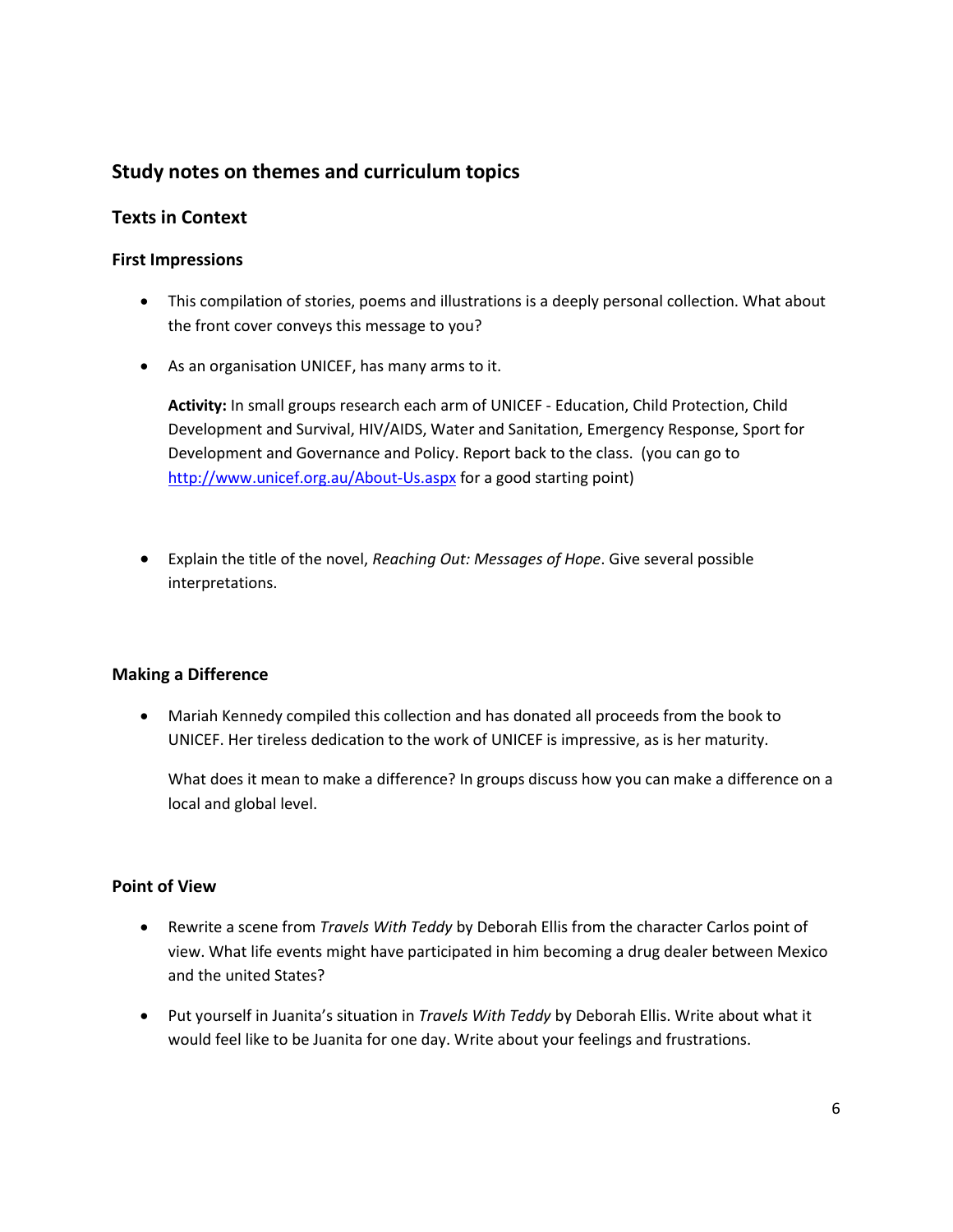Describe a childhood experience where you felt afraid.

## **Responding to Literature**

In her introduction Mariah Kennedy says:

 'Through literature I have discovered passions, adventures and morals, and I have challenged my views of the world.' (p. 1)

 Do you agree with this statement? As a class group discuss the role of literature in personal growth and challenging the individual. Hold a debate – one group agrees with Mariah's statement and one is opposed.

'Words can and do change the world.' (Mariah Kennedy p 1)

- Some people believe that the way to change the world is through changing how people think and others believe it is more effective to change the world through actions and violence. Set up a mock debate to discuss each of these views, where each side must defend why their method of changing the world would be more effective.
- Why is art a powerful way to get a message about democracy to the outside world? Have you ever witnessed the above quote actually happening? Share stories from your life. Interview your parents and family and friends. Research a moment in history when words did change the world.

'They crossed the Rio Granda that same night, plunging into the dark, raging river, Sam strapped to his mother's back with a cloth over his mouth so he wouldn't cry out*.'*

Extract from *Travelling with Teddy* by Deborah Ellis. (p 54 )

'The rain hit, so hard it stung. Foam flew through the air, dripping like shaving cream. The boat rose up, then crashed back down. Wet wave tops slashed their faces. A child screamed. Faris heard the words of prayer, a woman's sobs.'

Extract from *Refuge* by Jackie French (p 96)

Have students research the history of asylum seekers coming to Australia from Indonesia and the migration of Mexicans to the United States. Identify the similarities and differences in the two situations. What methods have Australia and the United States attempted to deter the influx of illegal immigrants?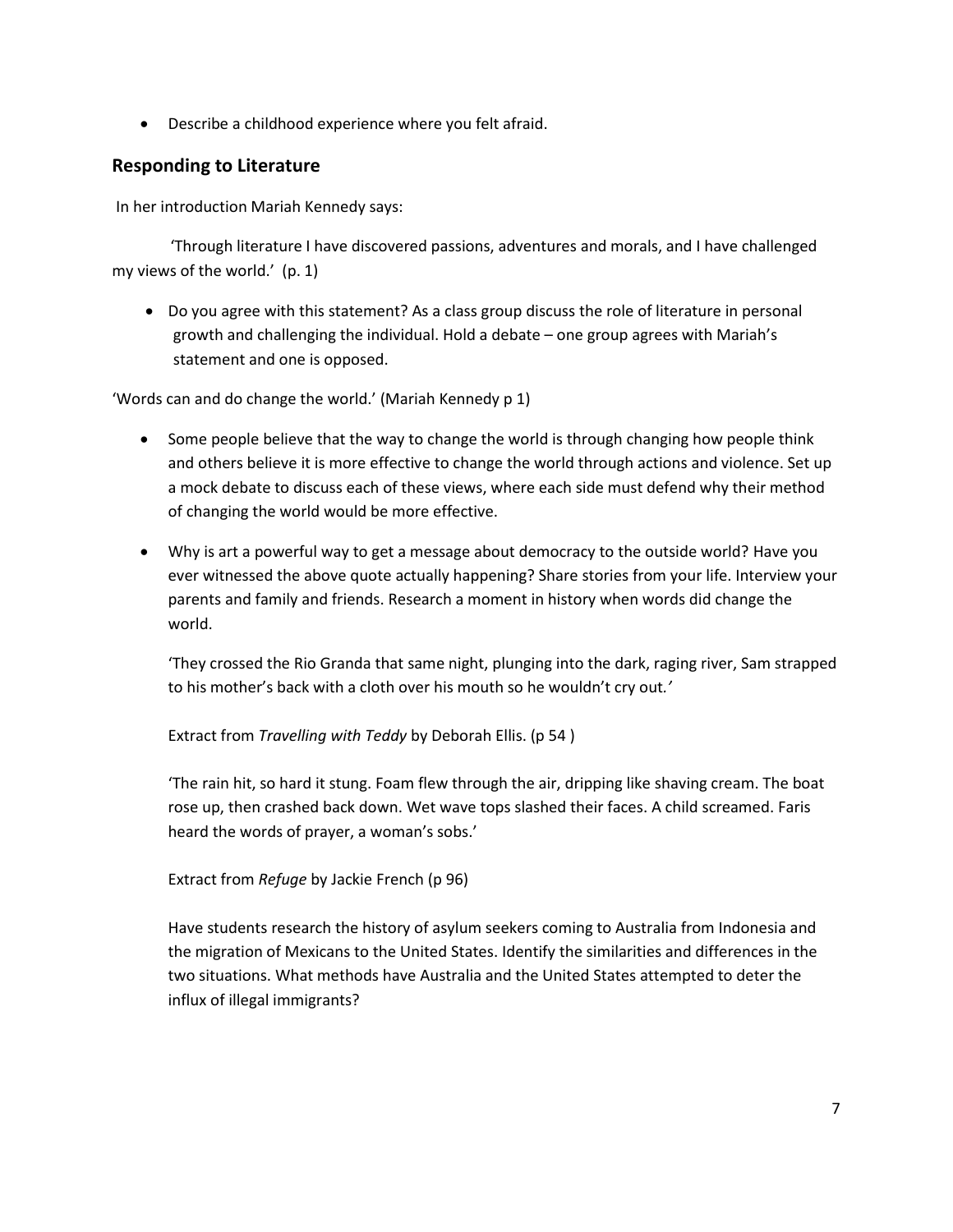## **Illustration**

 In *From The Shadows* by Graeme Base doe you think he adds an illustration to his poem, *or* does he add a poem to his illustration?



The illustration is whimsical and expressive. Try reading the poem again and then look at the illustration. Do you notice anything new in the picture or the poem that you didn't see before? How do pictures help to tell stories? How do they tell a story differently to words?

 Study the illustration by Leunig entitled *A Child's Guide to the Universe in Gaza*. Research the current political situation in Gaza. How does the illustration help you to empathise with a child growing up in Gaza?

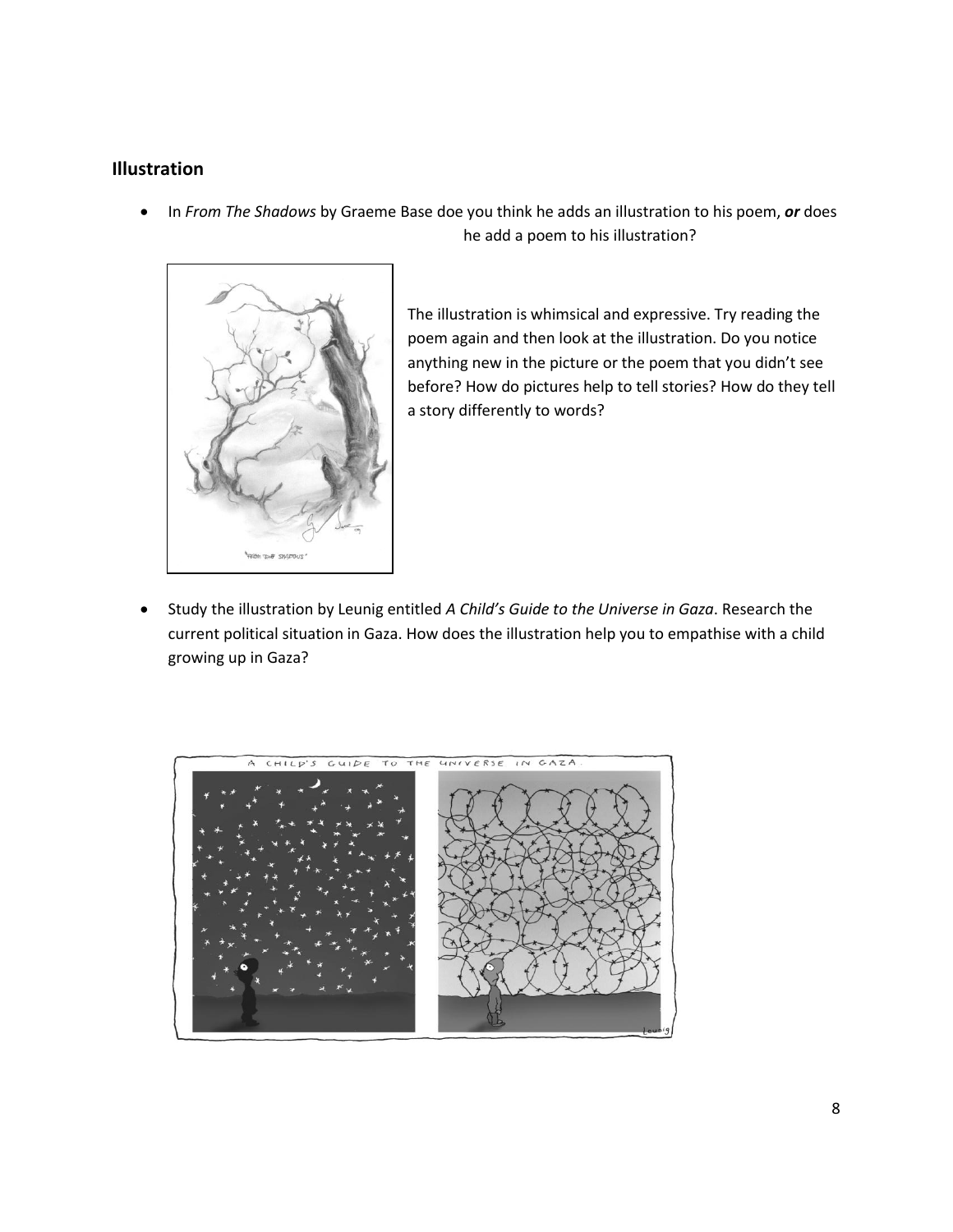

Examine the illustration by Alison Lester called *War.*  What are some of the techniques that the illustrator has used? What atmosphere has she conveyed? What mood does the juxtaposition of the different styles create?

**Activity:** Using any material you like, design an image that you believe portrays social justice.

#### **Drawing Inspiration**

**Activity:** Write a letter to one of the characters in the book explaining your feelings about the events in their story. What advice would you give to the character?

 Trace the story of one of the following characters. Imagine you are a reporter doing a story on one of their lives. Write everything you know, as well as whatever you can infer about the character in order to write your magazine article. Juanita in *Travels with Teddy* The dog in *The Rules for Smiling* The girl in *Tails*

#### **Language**

- In the story *Meatloaf Soldiers* by Suzanne Gervay the action of the family story is **juxtaposed**  with a television news update reporting on the political situation in Syria and the resignation of Kofi Annan. Have students come up with how the news footage relates to the story of the family and a boy being bullied. What are the parallels? Why would the writer choose this method to tell their story? Is it effective?
- Suzanne Gervay has a colourful and informal way of using language such as **slang** which is used to contrast with the serious and formal news piece at the beginning of the story. What are some examples of slang that the author uses?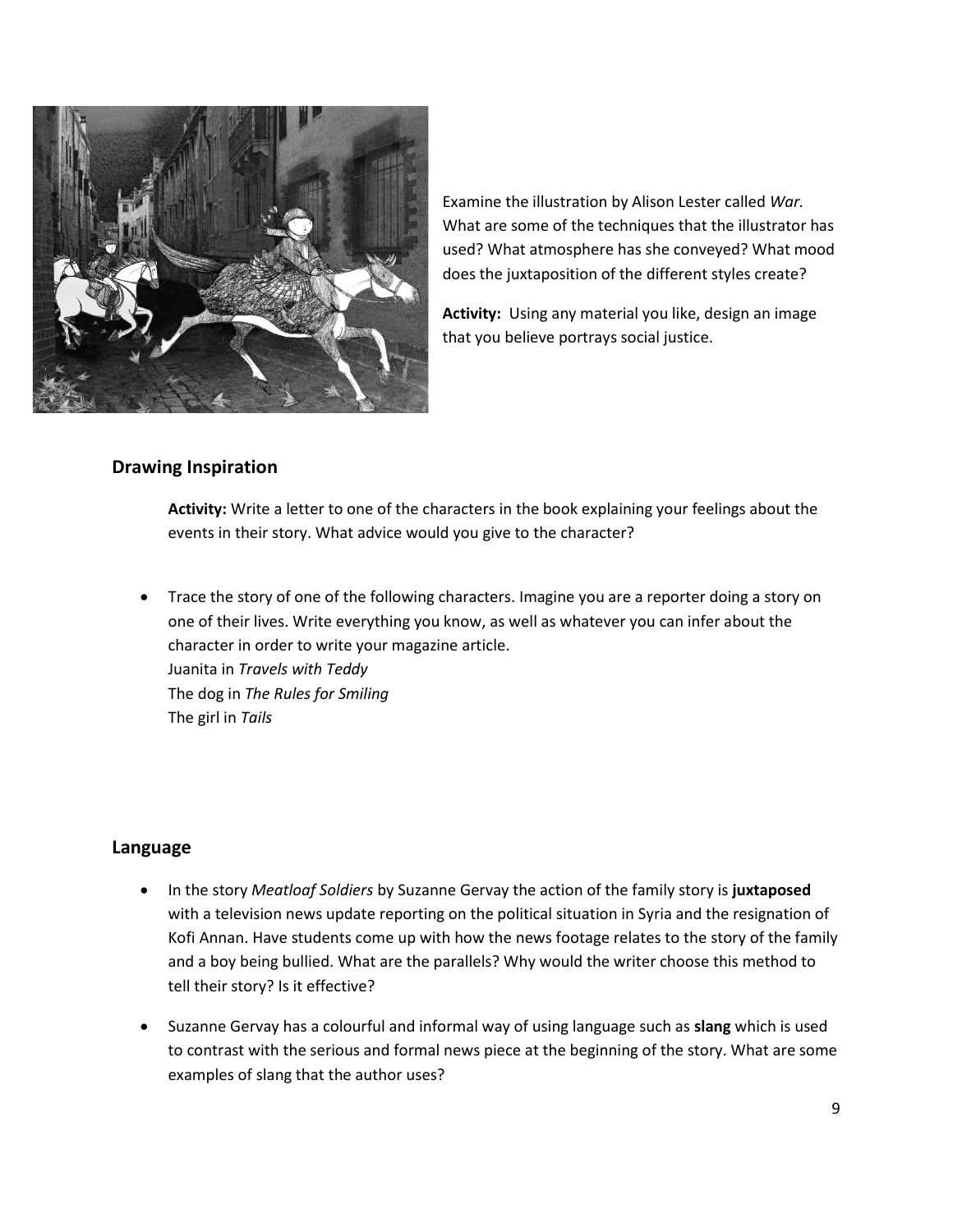### **Characters**

*Reaching Out* has an enormous cast of characters, each with their own special stories to tell. Who did you identify with? Were there characters that you didn't like?

 Write a brief description of each of these characters; list their physical appearance and your impression of their personality: Jadda Juanita Freshta Karabunga

Can you identify similarities in their character and personality? Discuss how growing up with adversity can shape a person.

**Activity:** Write a scene where two characters from different stories meet for the first time. Would they be able to find common ground? What would they talk about? Would language be a barrier?

#### **Multi Media**

- Divide the class into groups to make a podcast based on the story *Literacy* by Andy Griffiths. This podcast should have students explaining their understanding of the subject and reporting their own research into the causes for indigenous Literacy.
- You are a reporter at one of the following scenes. Present the story for your viewers watching the news:

Joshua's plan in action against his bullies – *Meatloaf Soldiers* by Susanne Gervay The wreckage found of Jadda and Faris boat – *Refuge* by Jackie French The arrival of the Taliban in Bamiyan – *No Rules for Smiling* by Neil Grant

 Create a playlist for two of the stories in the book. Explain what motivated your choices, both for the stories and the music.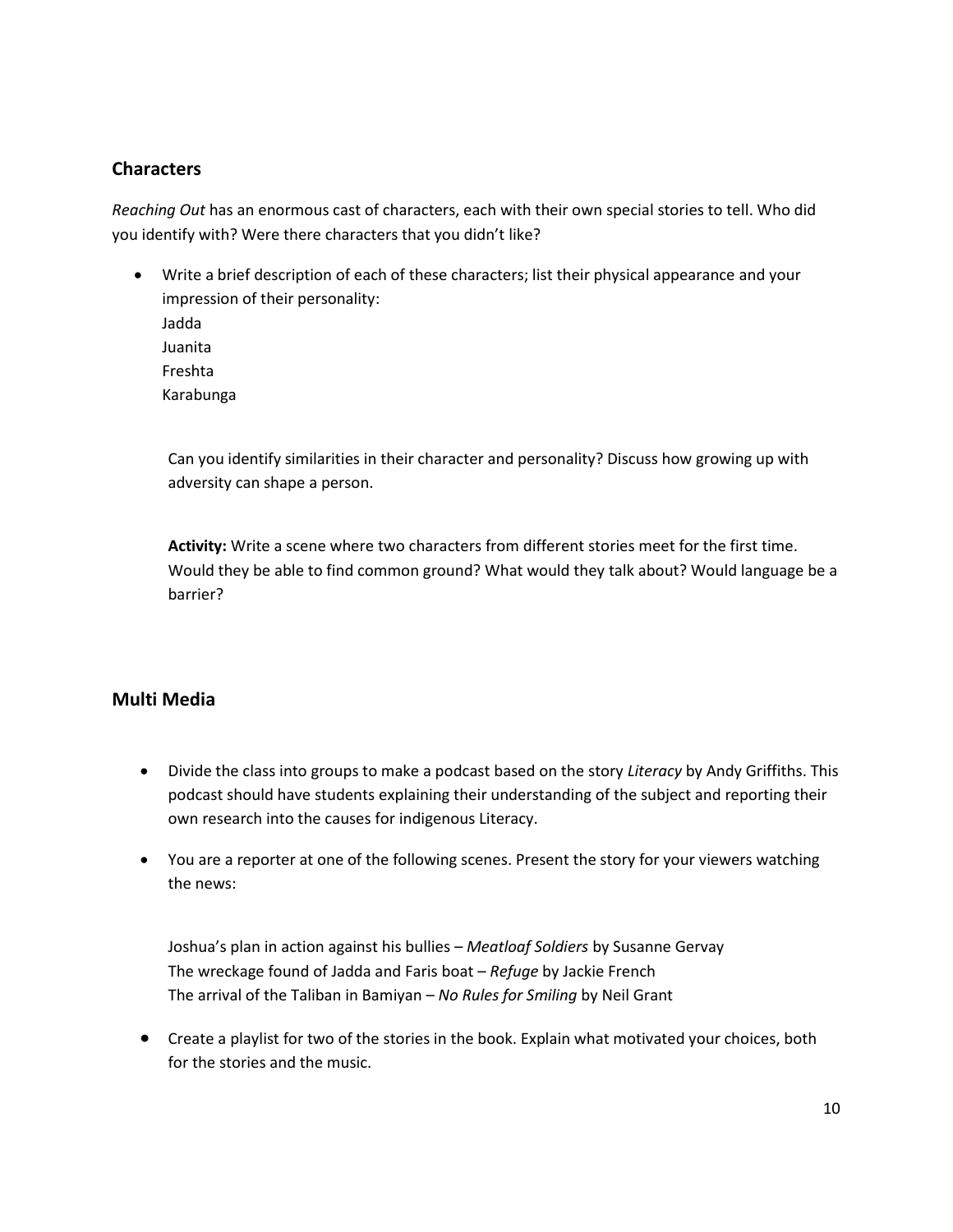### **Visual Literacy**

- Start a dream book. Write about your hopes and dreams for the future of Australia and any other nations you are concerned about. Decorate the cover and include drawings and photos.
- Create a poster to be used as a marketing tool for *Reaching Out: Messages of Hope*.
- Create a collage inspired by a story, poem or illustration of your choice. Explain your choice of symbol, subject, colour, form and texture in a brief artist's statement you also include with the project.
- The cover illustration was donated by the famous cartoonist Michael Leunig (see above). Why do you think it was chosen? Why did the designer choose the colour yellow? What does it symbolise in our culture? Can it symbolise other things in other cultures?

**Activity:** Find an image (it can be anything, a drawing, a painting, a comic) that you think encompasses the themes of *Reaching Out* and design an alternative cover using your choice as the central image.

### **Understanding of Text**

• Is there such a thing as the typical Australian? Talk about what readers have learned about themselves and their country from reading these recollections. Do we really live in the lucky country? What does it mean to live in a lucky country?

**Activity**: Each student is to write a pivotal anecdote in their lives in the first person. As in R*eaching Out Messages of Hope* it could be in the form of prose, poetry or an illustration.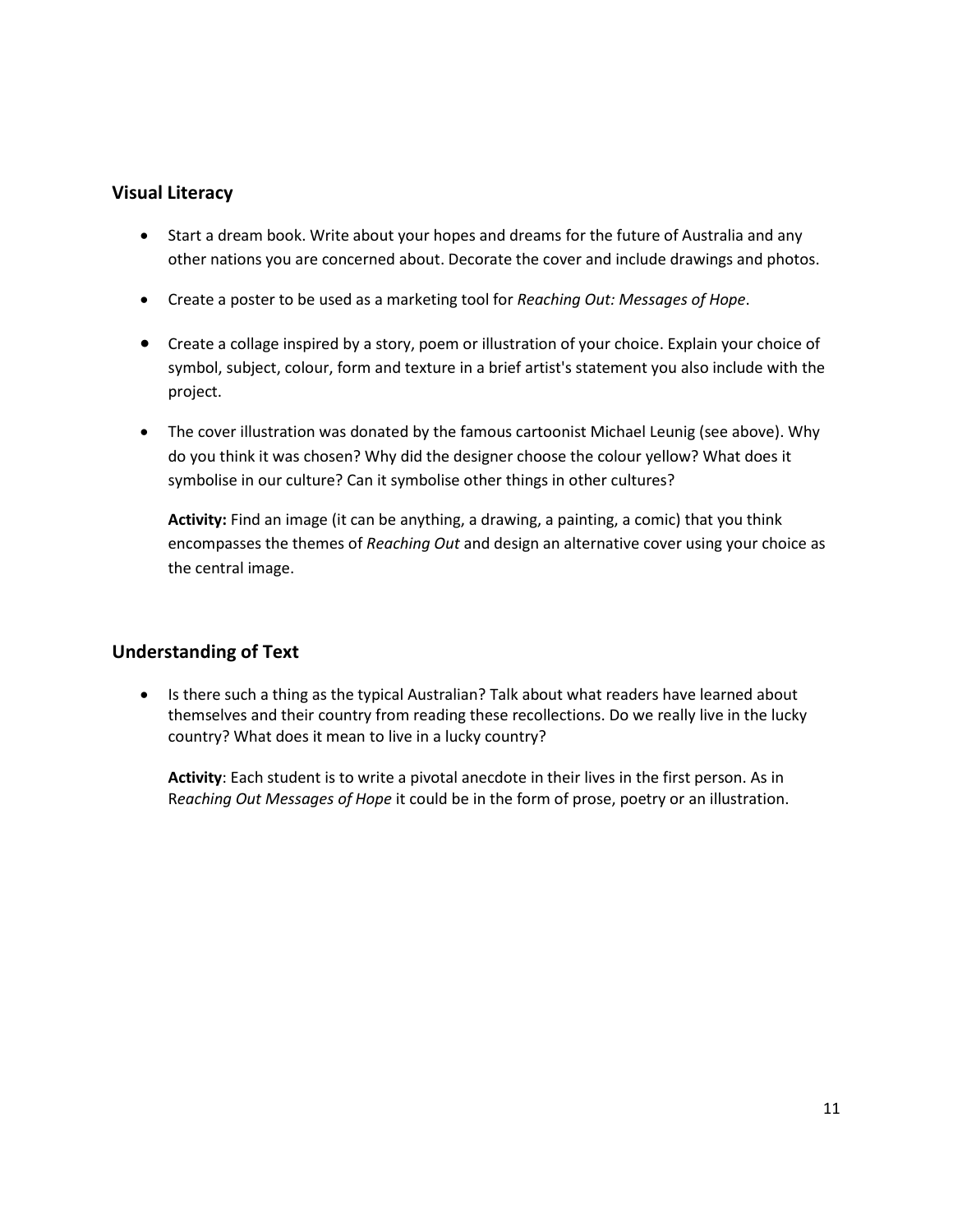## **Themes**

#### **Social Justice**

- What is a social movement? Have students research what it takes to make a social movement and to use an example from history of a social movement which was successful and why.
- In Australia, we have a pretty good understanding of what justice is. Justice involves courts and lawyers, which makes sure that the bad guys get punished, the good guys get compensated, and that everyone gets a fair go...Is this true? Discuss.

**Activity:** Research a group or individual you feel has been unfairly labelled or stereotyped in some way. Find information that challenges the stereotypical views.

#### **Setting**

- Use an atlas / map or google to pin point the countries which feature in the various pieces*.* Find the flags for these countries and research what their flags represent.
- Is there a running theme in the types of places mentioned in *Reaching Out*?

### **Power and Function of Story**

- Have a discussion with the students with about their understandings of the different interpretations of the word 'story'.
- What sorts of stories do you tell to yourself? To your friends? About events in your life?
- How important are stories to you?
- In what ways are the stories expressed in *Reaching Out*?

**Activity:** Make a mind-map of all the different ways a story can be told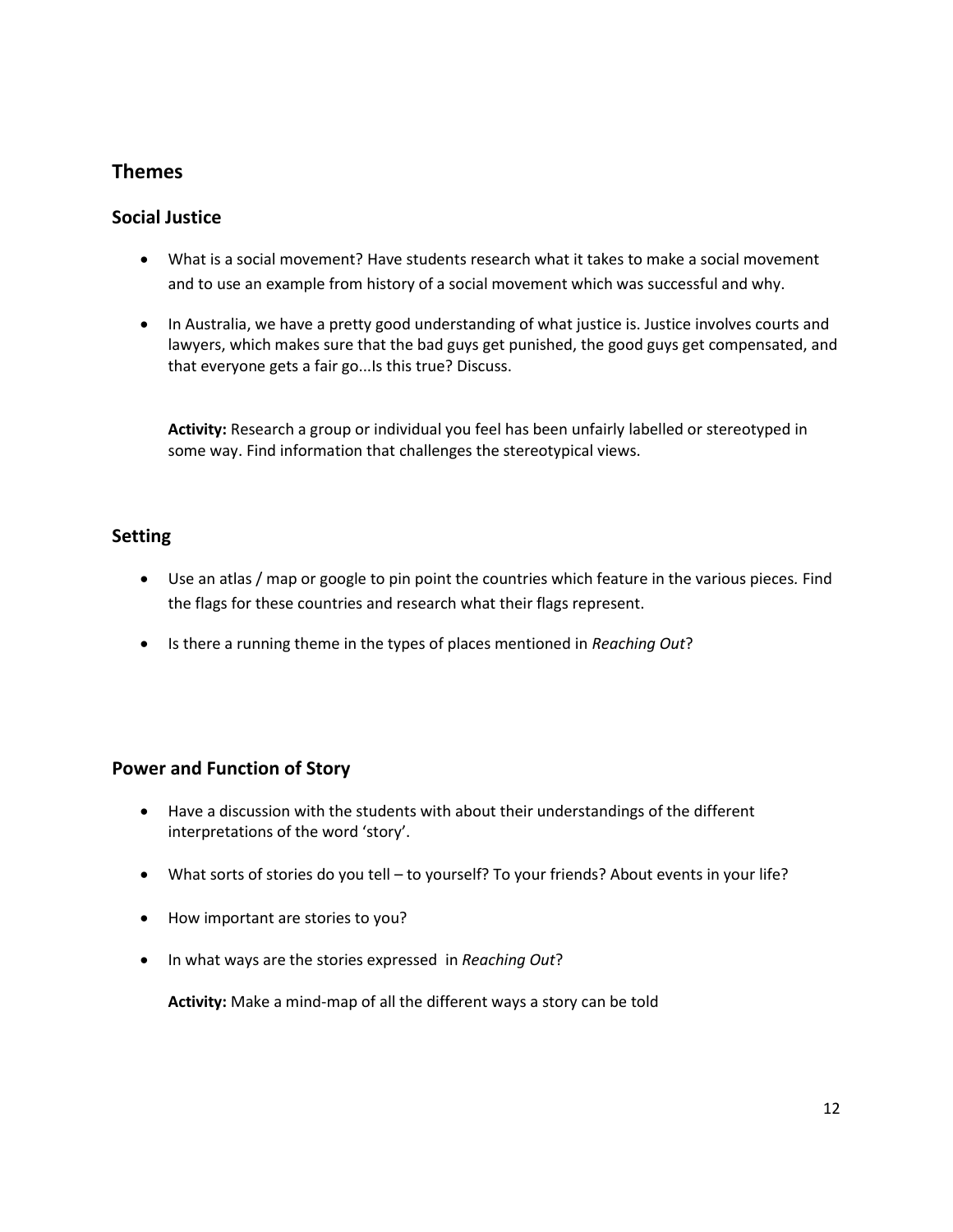## **The Notion of Place and Belonging**

 The ideas of **place** and **belonging** are intrinsic to the stories in *Reaching Out*. Many of the characters are preoccupied with finding somewhere safe to be free from persecution. However many find that the safety and freedom can compromise their culture and identity. Can you think of examples where this occurs?

 **Activity:** Read *Tails* by Jack Heath

- Who is the woman the girl and boy both miss in *Tails* by Jack Heath?
- We are not told the location of the story *Tails* by Jack Heath. Where do you think the story takes place and why? What clues are you given throughout the text?

**Activity:** Have a classroom government. When students are active decision makers, they learn that their opinions matter. Hold a mock election and have those running for government give a campaign speech outlining their policies.

 **Discuss** stereotypes – how much does a person's appearance effect our perception of them?

**Activity**: Keep a vocab journal while reading the compilation. Make a note of any words you come across that you don't know and look up their meaning. Also keep track of any words or phrases that you particularly like and write a note next to each explaining why you like that word/phrase.

### **Journey**

- The journey that Jadda and his mother take is huge. Have students mark on a map the journey of Jadda and Faris.
- A recent study conducted by the UNHCR suggests that the first thing two-thirds of Australians think of when they hear the word "refugee" is "boat people". A follow-up study found that half of Australians are less sympathetic towards those refugees that arrive by boat than those that arrive by other means. Discuss.
- The issues of refugees / asylum seekers / detention centres and the treatment of other cultures in our society have dominated the front pages of our newspapers for a number of years. They have been divisive issues, causing a great deal of debate both between and within political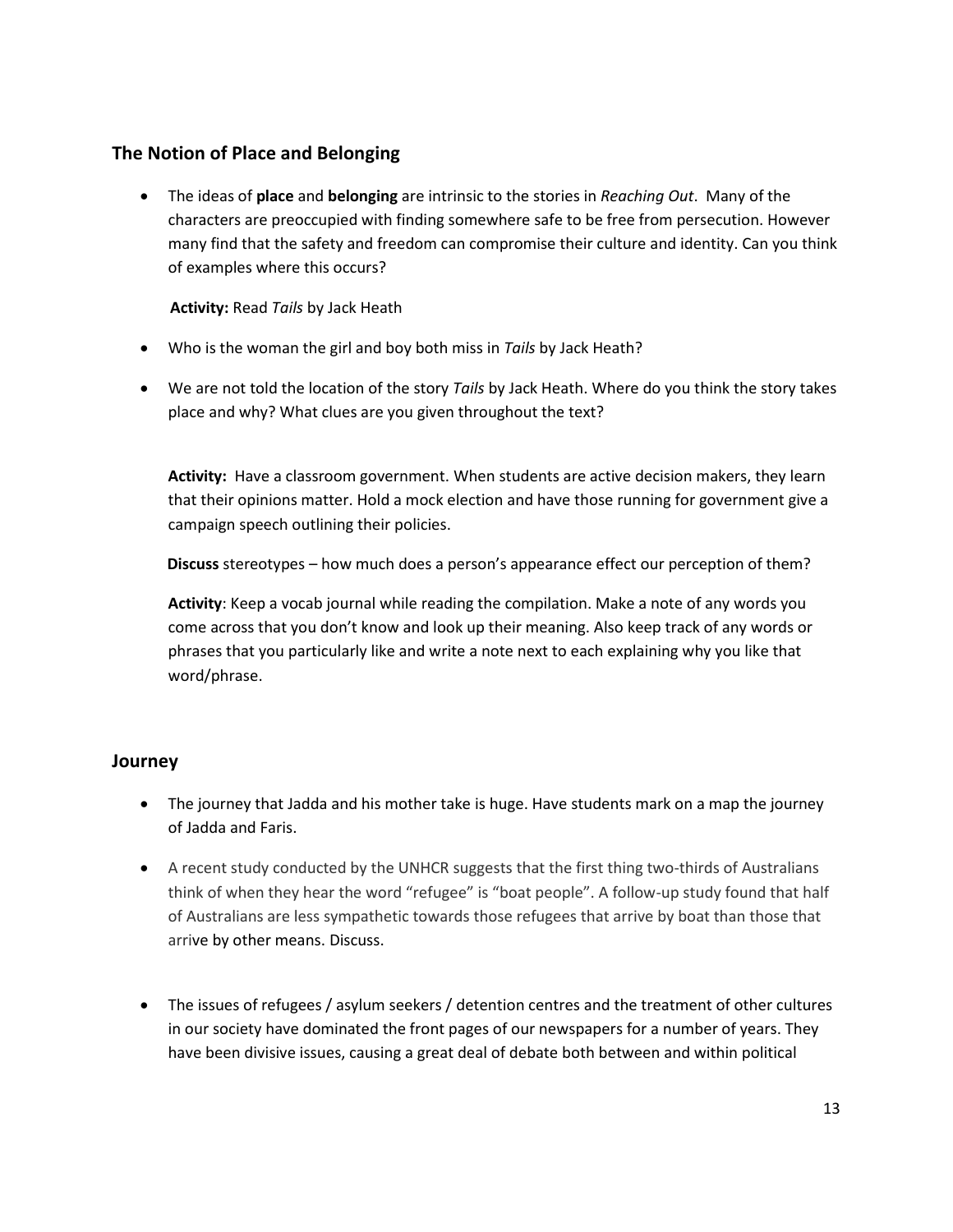parties and in the wider community. What is the current Government's stance on Asylum Seekers? Do you agree with it?

 A guest speaker from one of the many support organisations or asylum seeker advocacy groups could be invited to address the class.

## **Identity**

- Invite your class to construct a **sociogram** of how many different versions there are of being Australian within the class, Australia being a country of immigration from its beginnings.
- Apart from Indigenous Australians everybody in Australia has come here, or is descended from someone who came here from another country. What are some of the reasons people have had for coming to Australia at different times?
- Talk to someone who has come to Australia, or whose parents have come here from another country? Why did they leave their country? Why did they choose to come to Australia?

#### **Hope**

- 'Mum reads us all a story, about brave princes racing white horses across sandy beaches.' Extract from *Meatloaf Soldiers* (p195)
- What can we learn from fairy tales about real life? Is the traditional role of a prince in a fairy tale still relevant for boys today?
- **In the story** *The Rules for Smiling* by Neil Grant, the dog discovers a joy for life hidden underneath all that violence. The dog begins to have hope for the future beyond day to day survival. Discuss how having hope can give a person or animal the will to survive.